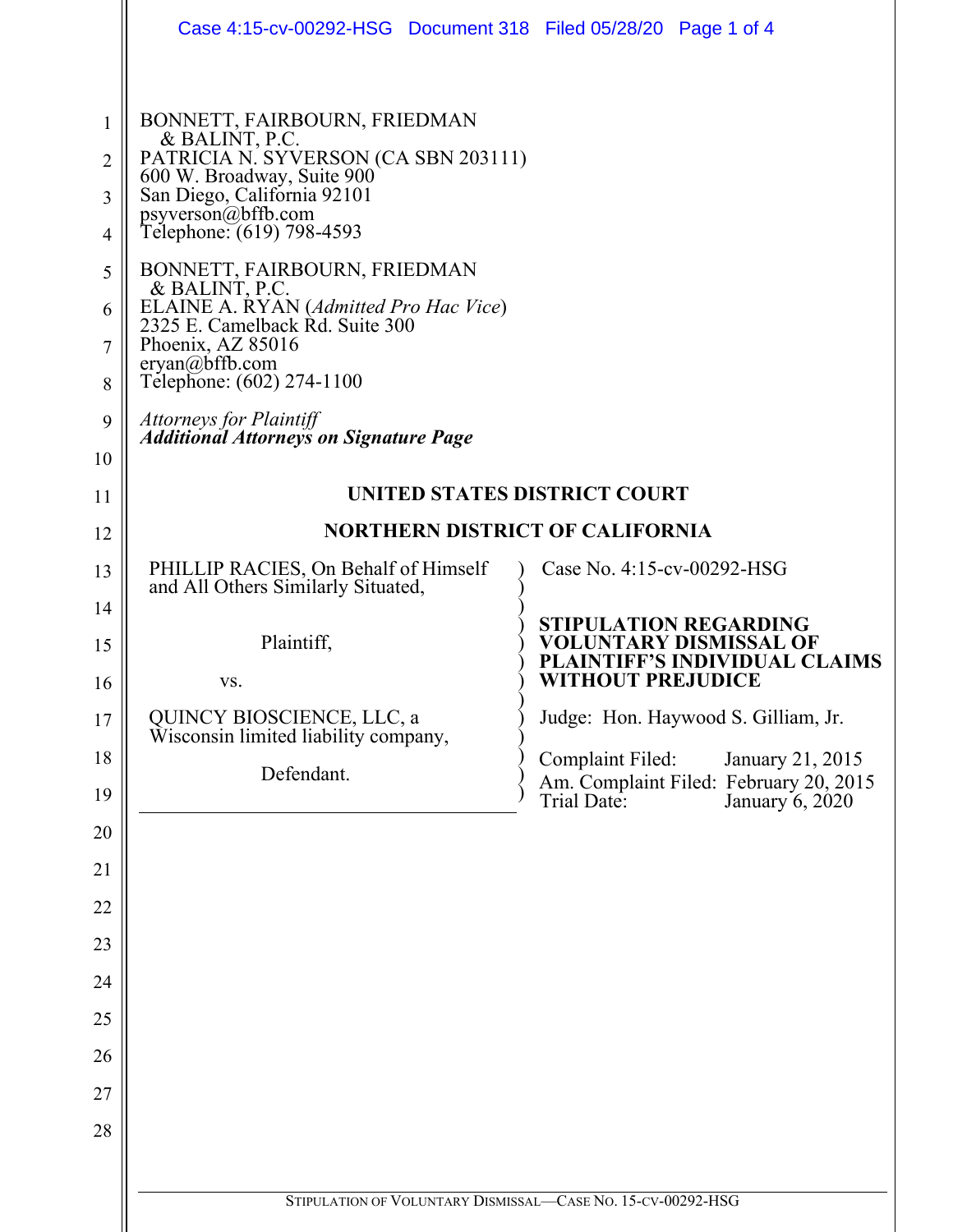1 2 3 4 5 6 7 8 9 10 11 12 13 14 15 16 17 18 19 20 21 Plaintiff, Phillip Racies, and Defendant, Quincy Bioscience, LLC, by and through their undersigned counsel and pursuant to Rule  $41(a)(1)(A)(ii)$  of the Federal Rules of Civil Procedure, hereby stipulate to Plaintiff's dismissal of his individual claims without prejudice. Dated: May 28, 2020 Respectfully Submitted, BONNETT, FAIRBOURN, FRIEDMAN & BALINT, P.C. By: */s/ Patricia N. Syverson* PATRICIA N. SYVERSON (203111) ELAINE A. RYAN (*Admitted Pro Hac Vice*) WILENTZ, GOLDMAN & SPITZER, P.A. Kevin P. Roddy kroddy@wilentz.com Daniel R. Lapinski (Admitted Pro Hac Vice) dlapinski@wilentz.com 90 Woodbridge Center Drive Woodbridge, NJ 07095 Telephone: (732) 636-8000 *Attorneys for Plaintiff Phillip Racies*  Dated: May 28, 2020 Respectfully submitted, CALL & JENSEN A Professional Corporation Matthew R. Orr William P. Cole Joshua G. Simon By: */s/ Matthew R. Orr*  Matthew R. Orr

and

22

23

24

25

26

27

28

Geoffrey W. Castello *[Admitted Pro Hac Vice]*  Glenn T. Graham *[Admitted Pro Hac Vice]* Kelley Drye & Warren LLP

Attorneys for Defendant Quincy Bioscience, LLC

STIPULATION OF VOLUNTARY DISMISSAL—CASE NO. 15-CV-00292-HSG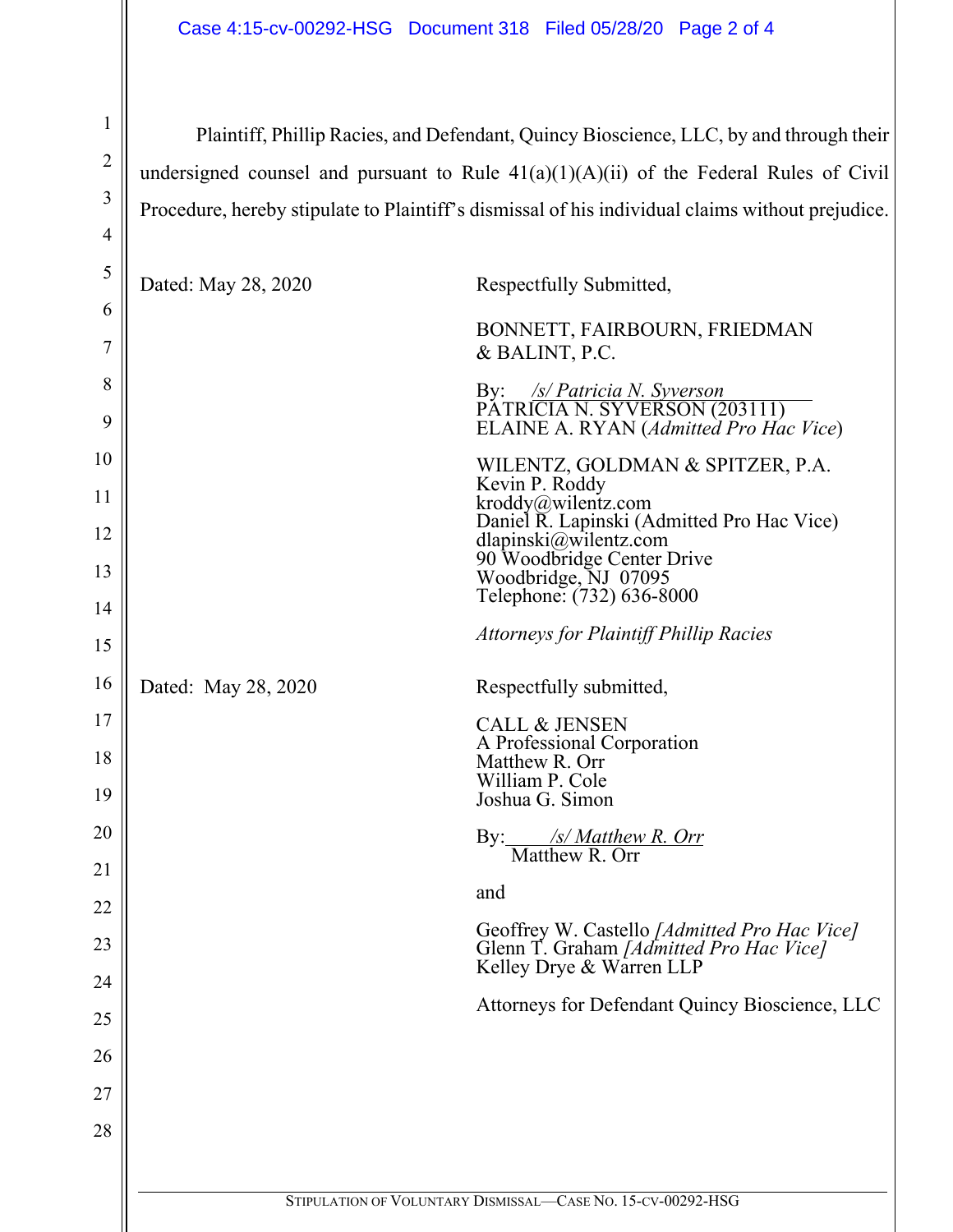## **SIGNATURE CERTIFICATION**

  $\{0.0414250\}$  2 STIPULATION OF VOLUNTARY DISMISSAL—CASE NO. 15-CV-00292-HSG Pursuant to Rule 5-1(i)(3) of the United States District Court for the Northern District of California Local Rules, I hereby certify that the content of this document is acceptable to Matthew R. Orr, counsel for Defendant, and that I have obtained his authorization to affix his electronic signature to this document. Dated: May 28, 2020 BONNETT, FAIRBOURN, FRIEDMAN & BALINT, P.C. By: */s/ Patricia N. Syverson*  Patricia N. Syverson *Attorneys for Plaintiff*